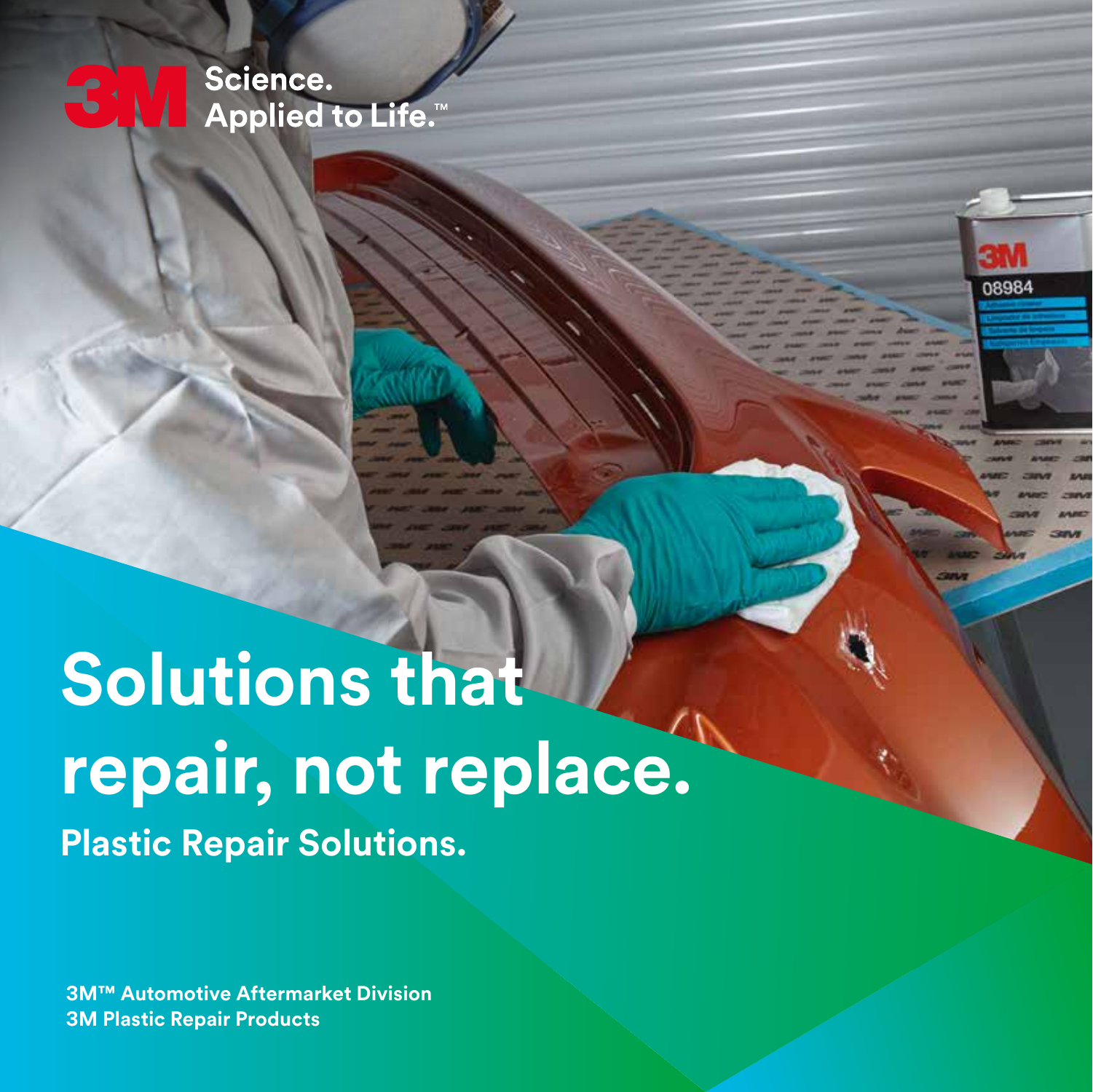## **3M™ Plastic Repair Solutions.**

**Use 3M Plastic Repair products to quickly repair plastic parts such as bumper cracks or scratches.** 

Our introductory kit is part of our Plastic Repair range and includes all the materials you need to carry out a professional grade repair to most defects, for many plastic car parts.

#### **Health and safety.**

Bodyshop repair processes can produce respiratory, hearing and eye hazards. Control measures (such as PPE) should be considered to protect against such hazards.\*

Suggested PPE includes:

- 3M Respirators
- 3M Hearing Protection
- 3M Eye Protection

Visit the HSE website **www.hse.gov.uk/mvr/bodyshop** for more information.

\*It is ultimately the responsibility of the employer to select the most appropriate control measures, which could include Personal Protective Equipment (PPE) based on a full risk assessment.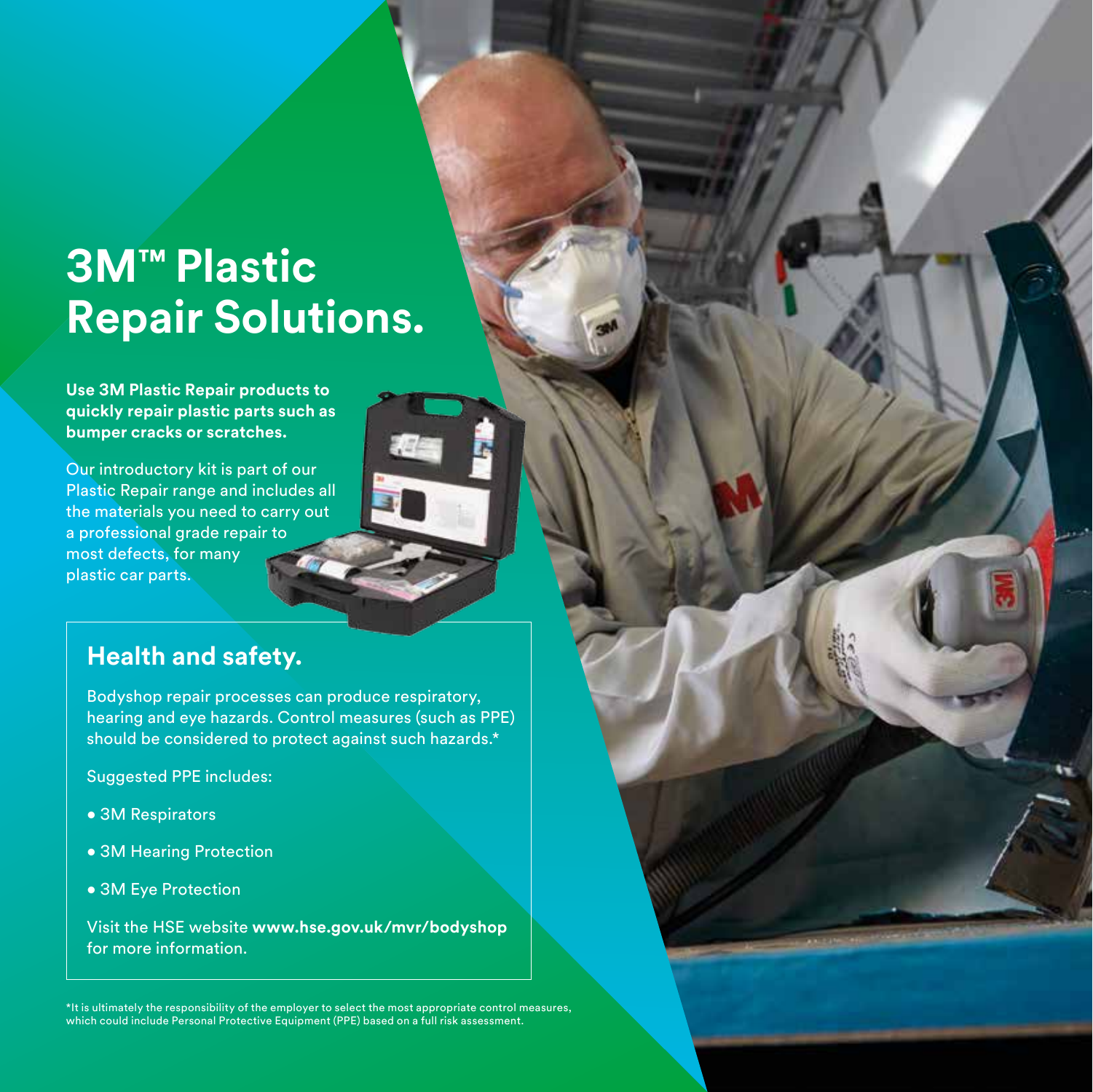## **For fast, high quality and efficient repairs.**

## **Plastic bumper repair.**

**3M Plastic Repair materials can be used to repair damage to automotive plastic parts, providing an efficient, high quality solution for plastic repair.**

#### **3M Instant Plastic Repair Patch.**

Our flexible plastic patch reinforces the inside of a two-sided plastic repair where the damage has gone through the plastic. It needs no sanding for application and adhesion, and has no curing time delay to start a repair.



#### **3M Crack Seal Tape.**

Reinforce any repair with 3M Crack Seal Tape. Our self-adhesive, glass fibre Crack Seal Tape is easy to apply on plastic repairs, contoured parts and areas where the Instant Plastic Repair Patch isn't suitable.





#### **Area preparation.**

Place the 3M Instant Plastic Repair Patch firmly over the damaged area on the rear side of the bumper. The rear of the repair will immediately be strong enough to begin repairing the front with 3M Flexible Parts Repair Material.

For damage to the edge of the bumper, 3M Crack Seal Tape can be used in conjunction with 3M Flexible Parts Repair Material to repair the back side of the damaged area.

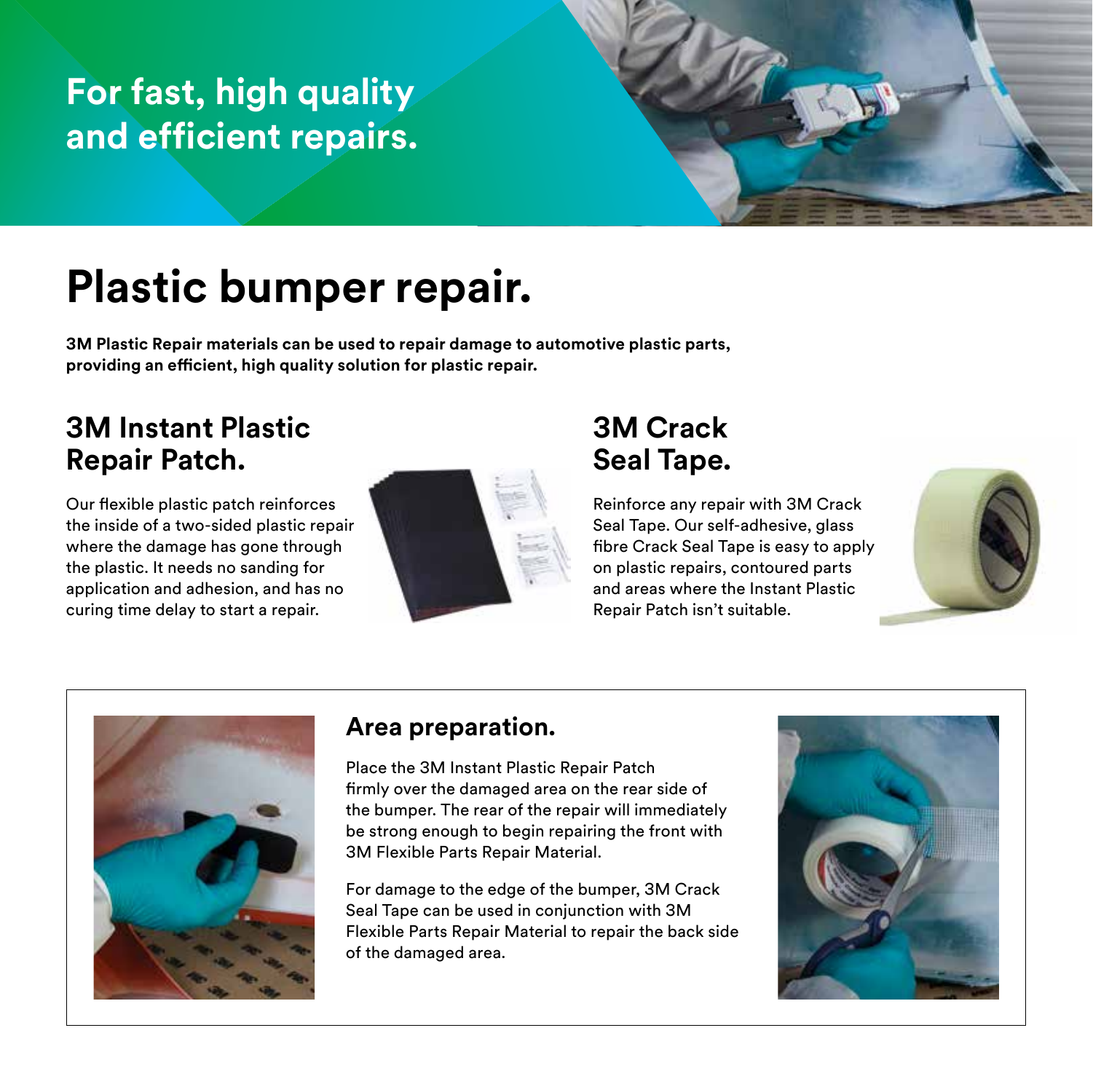## **Repair scratches and dents, tears, cracks and holes.**

#### **3M Flexible Parts Repair Material.**

Repair most vehicle plastic parts with 3M Flexible Parts Repair Material. Our repair material is fast curing, flexible and easy to sand. It's easy to use, sag resistant and excellent for feather edging.



#### **3M Flexible Plastic Filler.**

3M Flexible Plastic Filler is a fast drying (15 mins), two component repair material for front side bumper repair. It can also be used for scuffs and light damage for flexible plastic parts.





#### **Finishing.**

3M Flexible Parts Repair Material can be used to repair damage to the front of the bumper. Apply to the damaged area using the 3M Applicator and spread, allowing 20 minutes prior to sanding.

3M Abrasive discs and Roloc fibre discs can be used to prepare the damaged area prior to repair and paint application.

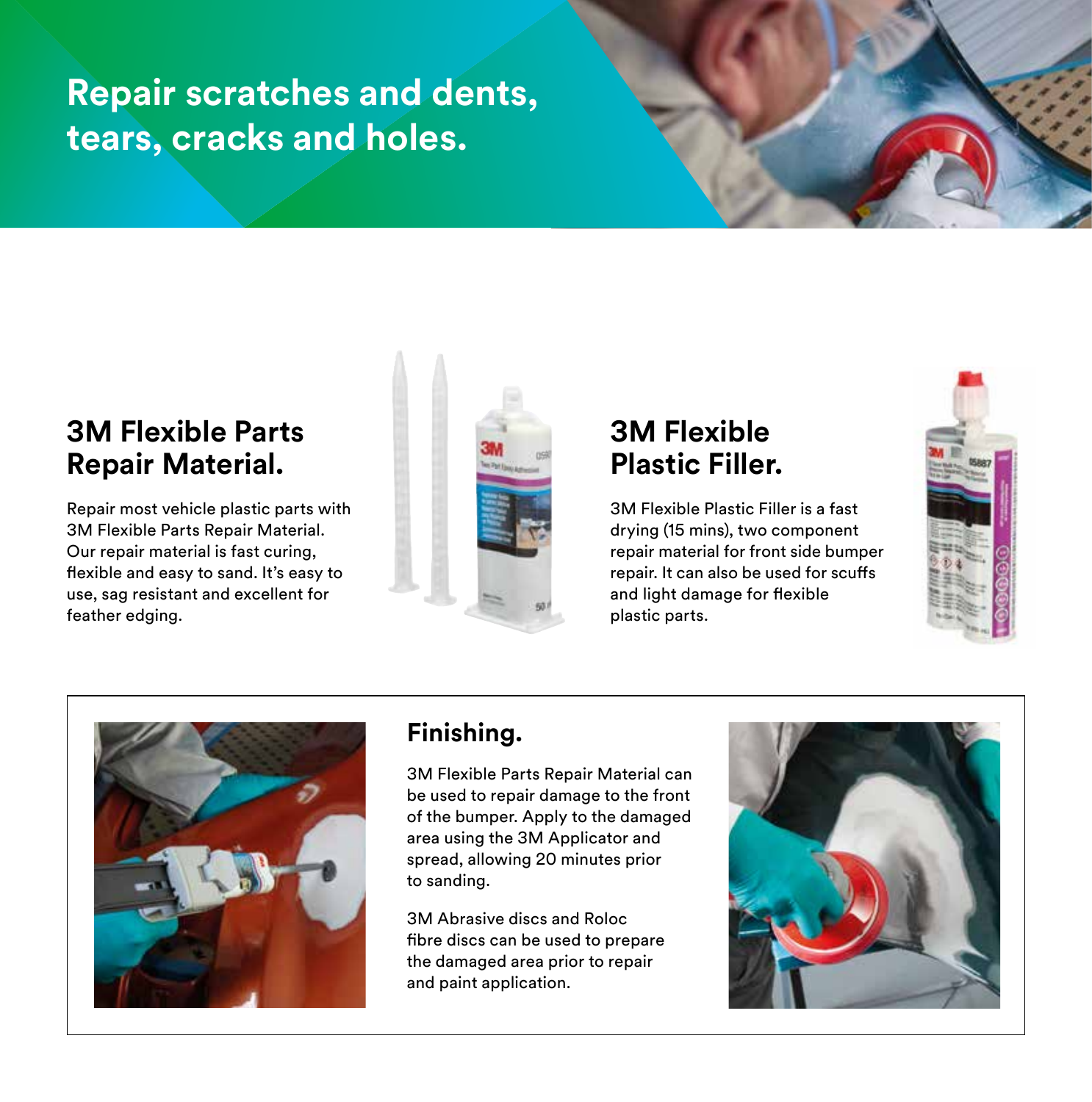## **Repair damaged plastic with ease.**

# **Rebuild plastic parts.**

**Repair, rebuild, reshape and bond all kinds of plastic without running or sagging. Fast to cure, it can be sanded and overpainted.** 

#### **3M Superfast Plastic Adhesive.**

Repair damaged automotive plastic parts with 3M SuperFast Plastic Adhesive. Our adhesive sets in 30 seconds, meaning there's no need for a separate accelerator. Use with 3M Plastic Contour Sheet to shape.



#### **3M Plastic Contour Sheet.**

Use a 3M Plastic Contour Sheet to aid reconstruction of tabs and broken plastic lugs. The sheet is easily removed, and provides an easy release surface for automotive plastic repairs.





#### **Tab rebuild.**

Use 3M Adhesion Promoter to prep the area before and after filling.

Cut the 3M Plastic Contour Sheet to about 2.5 times the size of the tab to be repaired. Shape a new tab using 3M Superfast Plastic Adhesive and use the Contour Sheet as support.

Once set it can be painted using the usual paint process for plastic parts.